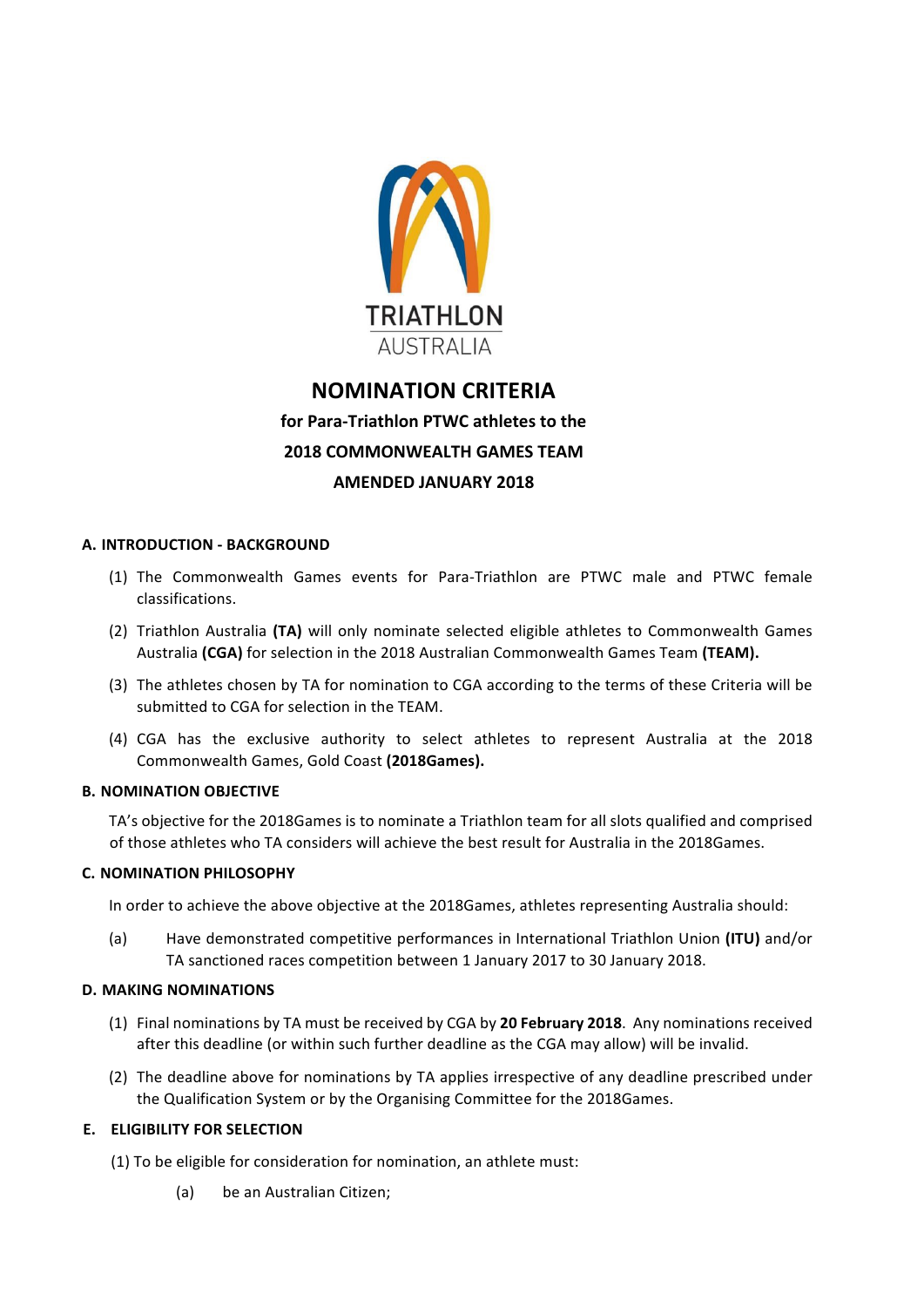- (b) have signed the current TA Athlete Agreement;
- (c) not have breached any applicable anti-doping policy (including but not limited to, any relevant declaration as required by either TA or the CGA) and have had a sanction imposed which has not been completed;
- (d) be a member of the CGA 2018 Commonwealth Games Athlete Long List; and
- (e) have an international sports class status of Confirmed (C), Fixed Review Date (FRD), Review (R) or Provisional Classification Status (PCS)".

#### **F. NOMINATION OF ATHLETES**

- (1) For the purposes of considering athletes for nomination to CGA for selection in the TEAM, TA will only consider:
	- (a) eligible athletes: Clause E;
	- (b) athletes it genuinely believes have met the requirements described in the Nomination Criteria;
	- (c) athletes who have signed the Athlete Nomination Form (including any relevant declarations for example, regarding anti-doping) issued by CGA from time to time, as advised to TA by CGA; and
	- (d) athletes who, to the satisfaction of TA, have met the requirements for nomination according to the procedure set out in clause G.

## **G. NOMINATION PROCESS**

- (1) With regard to the number of Australian positions available in the para-Triathlon events at the 2018Games:
	- (a) The Commonwealth Games Federation (CGF) Athlete Allocation System allows for a field size for the Commonwealth Games PTWC male and PTWC female races of a maximum of ten (10) athletes in each race.
	- (b) The CGF Athlete Allocation System prescribes the process by which Commonwealth Nations are allocated slots for these positions, including through Bipartite Commission application.
	- (c) The Triathlon Australia Elite Selection Committee (TAESC) may nominate athletes only where slots are allocated to CGA from CGF.
- (2) Athletes may only be nominated by:
	- (a) Automatic nomination; or
	- (b) Discretionary nomination.

#### *(3) Automatic Nomination*

- (a) World Para-Triathlon Series: Gold Coast WPS, 8-9 April 2017 ("CGQ Event")
	- i. The first eligible athlete (male and female) that finishes in the top ten (10) positions in the CGQ Event will be nominated by TA to CGA, subject to the athlete satisfying and continuing to satisfy the requirements set out in these Criteria, including but not limited to, the requirement to follow a training and competition preparation plan for the 2018Games as agreed with the NPD.

#### *(4) Discretionary Nomination*

The remaining Athletes may be nominated to CGA by TA under this clause "Discretionary Nomination".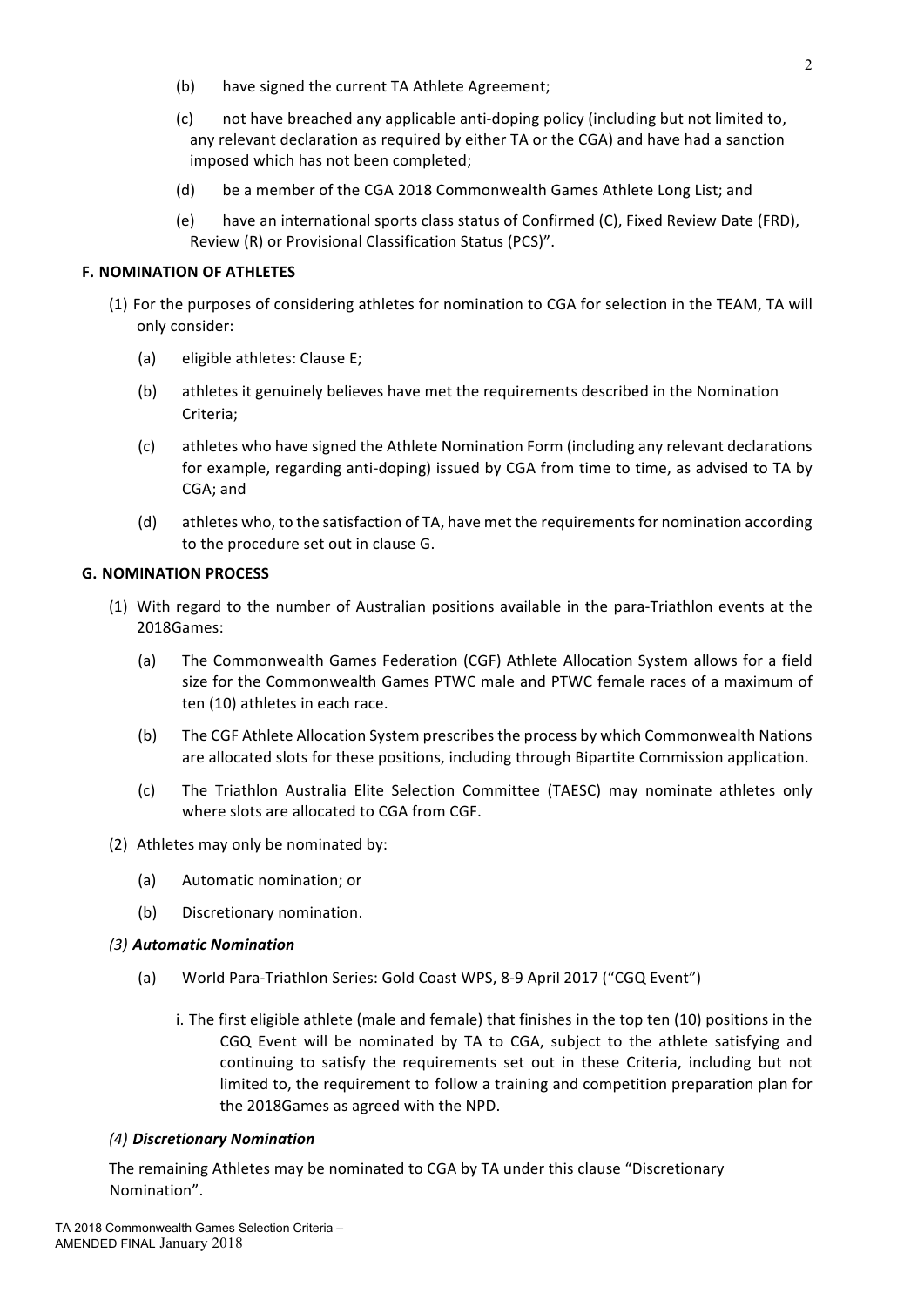- (a) Without in any way limiting the discretion of TAESC, TAESC may consider the following in relation to any eligible athlete under consideration for nomination to CGA:
	- i. Recent competitive results in particular results from any ITU or TA sanctioned races between 1 January 2017 and 30 January 2018;
	- ii. Results from the 2017 World Championships Elite and Open para-Triathlon races;
	- iii. Results from the 2018 National Championships (if within the timeframe); or
	- iv. The performance improvement curve of the athlete;
	- v. Any matter that in the opinion of TA is relevant to achieving TA's objective for the Games: Clause B.
- (b) The weighting and consideration of the above matters is at the discretion of the TAESC.

## (5) **Finalisation of the List of Athletes to be**

## **Nominated**

(a) On or before 1st of May 2017 the TAESC will:

confirm the nomination of any athlete(s) chosen for Automatic Nomination: Clause **G(3)(a)**; and 

ii. advise the TA Board of the nominated athlete/s.

- (b) On or before 6 February 2018 the TAESC will:
	- $i$  confirm the nomination of any athlete(s) chosen for Discretionary Nomination: Clause **G(4)**; and
	- ii. advise the TA Board of the nominated athlete/s.

## (6) Athletes to be chosen for nomination

On or before 16 February 2018, pending the outcome of any appeal, the final list of athletes chosen for nomination will be formally nominated by TA to CGA for selection in the TEAM. This will include confirmation that the athlete(s) have met the ongoing obligations under clause H.

## **H. NOMINATED ATHLETES SUBJECT TO REVIEW AND SUPERVISION OF THE NPD**

On being nominated and following nomination to the TEAM under this Policy, all athletes of the TEAM, and Reserve Athletes (see Clause I), will be required to comply with the requirements of this clause H to the satisfaction of the National Performance Director (NPD).

The requirements are:

## (1) **Competition Plan**

- (a) All athletes nominated must submit a competition plan to the NPD from the date of nomination to the time of the 2018Games.
- (b) Such competition plan must be submitted by no later than one week following nomination and is subject to the approval of the NPD.
- (c) If there is any disagreement between the submitted competition plan and the opinion of the NPD as to appropriate competition, the decision of the NPD will prevail.
- (d) Once an athlete's competition plan has been submitted and approved by the NPD the athlete must follow that plan unless given written approval by the NPD.

## (2) Fitness, Injury and Illness Monitoring

All athletes must submit to injury and medical assessment and examinations and fitness monitoring as follows: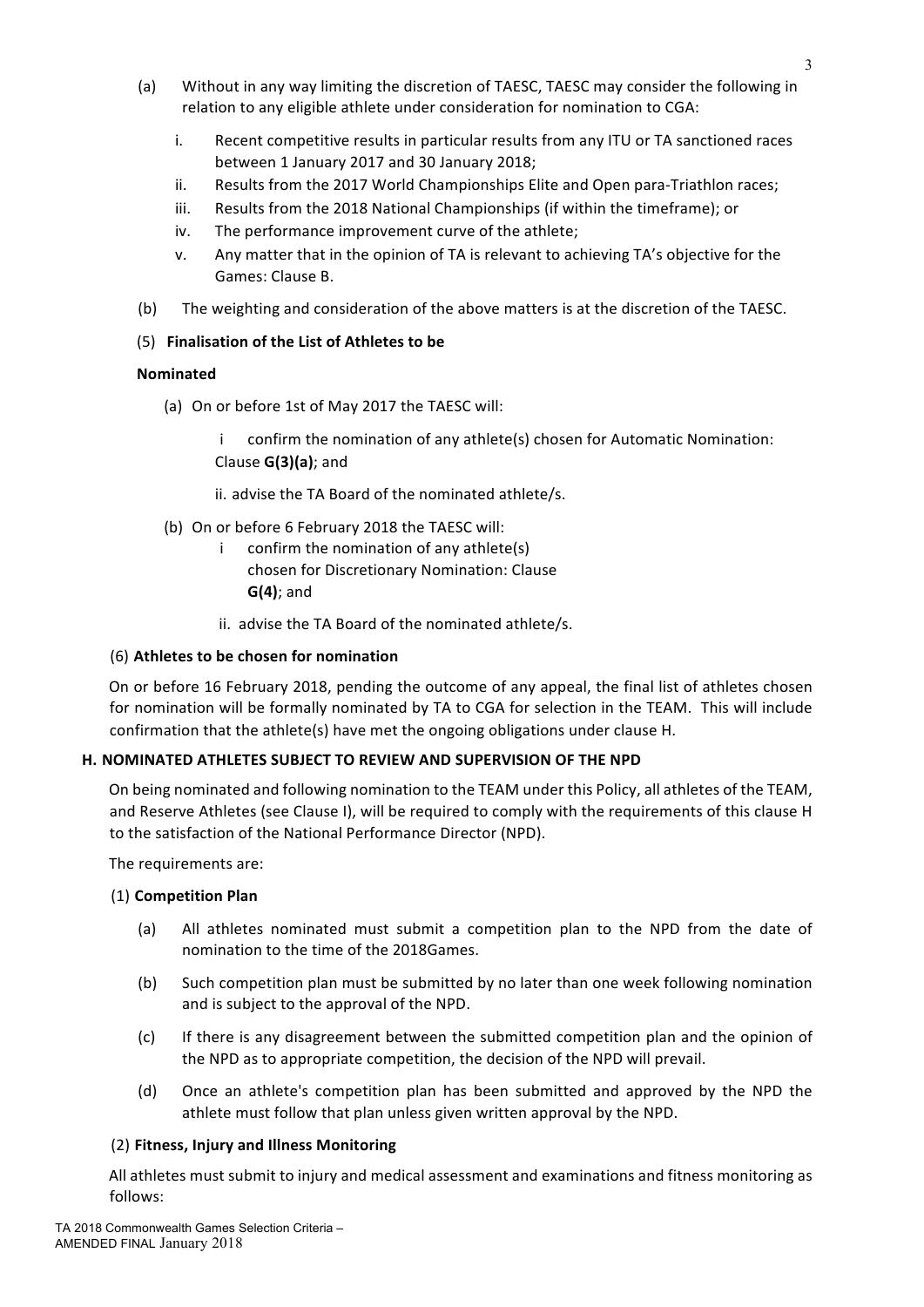- (a) All athletes must provide the name and contact details of their relevant health care professionals (general practitioner, sports medical practitioner and physiotherapist) to the NPD within 14 days of nomination, or such later date as agreed with the NPD;
- (b) All athletes must immediately inform the TA Medical Director of any illness or injury that could impact on the athlete's ability to perform at the level expected of the athlete if selected to participate in the Games;
- (c) Be required to, on reasonable grounds, attend a medical examination at the discretion of the TA Medical Director or the NPD. This medical examination will be at a place and time to be determined by the NPD or the TA Medical Director taking into consideration the athlete's training, travel and competition plans;
- (d) All athletes are required to ensure that all treatment details for injury and illness are updated in a timely manner through the TA Athlete Management System; and
- (e) On request from the TA Medical Director an athlete must give permission to any of their nominated health care professionals to discuss and/or disclose confidential information to the TA Medical Director in relation to their health or injury status as relevant to their performance in the Games.

## (3) **Nominated Athlete assessed as injured or ill**

If an athlete is assessed as injured or ill to the extent that, in the opinion of the TA Medical Director, either of the following circumstances exist:

- (a) the athlete will not be capable of performing in the 2018Games to the level at which the athlete would be expected to perform if not affected by the illness or injury in question; or
- (b) by competing with the injury and/ or illness at the 2018Games the athlete may suffer an unacceptable risk of reasonable short or long term medical complications;

then the athlete may, at the discretion of the TAESC, be excluded from nomination or from the TEAM, whichever is applicable.

## (4) **Fitness Assessment**

- (a) If the NPD is of the view that an athlete chosen for nomination may, by reason of injury or illness or other circumstances, no longer be capable of achieving the fitness level required by that athlete for participation in the 2018Games that athlete may be required to perform a fitness trial by the NPD.
- (b) If a trial is to be held as set out above, it will be at a place and time to be determined by the NPD giving consideration to the athlete's travel, training and competition schedule.
- (c) If in the opinion of the NPD the result of any trial conducted according to this clause H indicates that the athlete in question will not be capable of performing in the 2018Games, to the level at which the athlete would have been expected to perform at the time when they were nominated then that athlete may, at the discretion of the TAESC be excluded from the list of athletes to be nominated.

## (5) Non-compliance with Additional Requirements of Clause H

- (a) All nominated athletes must meet the requirements and obligations set out in this clause H to the satisfaction of the NPD.
- (b) If an athlete does not meet either the requirements or obligations set out in this clause H to the satisfaction of the NPD, the TAESC may, at its discretion, remove the athlete from the list of nominated athletes.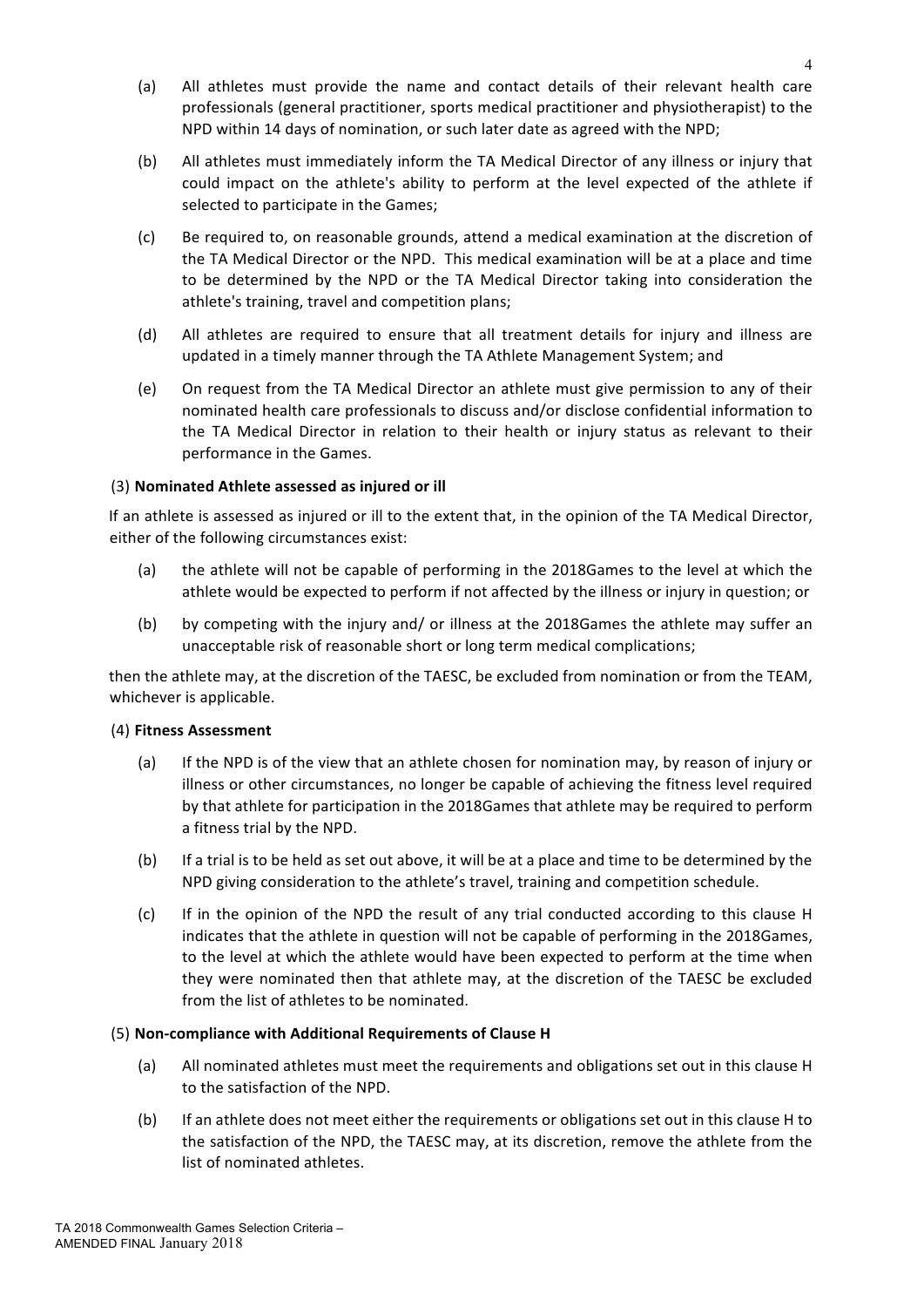## (6) Consequences of Removal from the List of Nominated Athletes

If a nominated athlete is excluded from the list under this clause  $H(7)$  the excluded athlete will no longer be selected in the TEAM.

# **I.** RESERVE ATHLETES

- (1) The TAESC may, in its discretion, identify up to a maximum of two (2) additional athletes of each gender as reserve athletes. Reserves may be ranked by the TAESC and will only be chosen from among eligible athletes.
- (2) Reserve athletes will not be nominated to CGA and therefore will not be part of the TEAM unless they replace a selected athlete.
- (3) The TAESC may exercise its discretion under this clause I at any time up until the 20 February 2018.
- (4) If the TAESC exercises its discretion to name a reserve(s), the choice of reserve(s) will be by TAESC Discretion under clause G(4).

# **J. REPLACEMENT OF ATHLETES AFTER NOMINATION BY TA TO THE TEAM**

- (1) Should any selected athlete be unable to compete in the 2018Games by reason of injury, illness, or failure to comply with the provisions in clause H of this Policy, then TAESC may nominate a replacement Reserve Athlete to the CGA from the athletes identified by clause I, Reserve Athletes.
- (2) If TA determines that an athlete who has been selected should be replaced by a reserve athlete, then:
	- (a) the TAESC will choose the athlete to be nominated from the Reserve athletes named by operation of clause I. The choice of that athlete(s) will be through TAESC discretion as set out in clause  $G(4)$ ;
	- (b) TA will recommend to CGA that the athlete should be replaced.
- (3) If the CGA (or during the period of Games, the Chef de Mission of the TEAM) determine that the selected athlete should be replaced; then:
	- (a) TA may nominate a reserve athlete for selection; and
	- (b) the CGA (or during the period of the Games, the Chef de Mission of the TEAM) may in its absolute discretion select that nominated reserve athlete. In exercising its discretion, CGA will be subject to any conditions that apply in relation to entry for the Games.

## **K. AMENDMENTS TO SELECTION CRITERIA**

This Nomination Criteria may be amended by TA with the prior written approval of CGA. Any amended Nomination Criteria will be distributed by TA by email to Categorised athletes and their coaches and/or posted on the TA website.

## **L. APPEALS**

- (1) The Appeals process applicable to the nomination of the TEAM is to be found at: http://www.triathlon.org.au/Assets/Triathlon+Australia+Digital+Assets/High+Performance/Appe als+Policy.pdf
- (2) Any eligible Athlete wishing to appeal against his/her omission from the TEAM must lodge a Notice of Appeal in writing in the form set out at Annexure 1 to the TA Appeals Policy, with the CEO of TA by 5:00pm on the second clear day following the announcement of the nominated athletes as set out in clause G(5). The Notice of Appeal must set out the grounds upon which the appeal is made.
- (3) The sole grounds of any appeal to an Appeals Tribunal are that:
	- (a) that the athlete's omission from nomination was a result of a failure by the TAESC to properly follow and/or implement the process set out in this Policy;